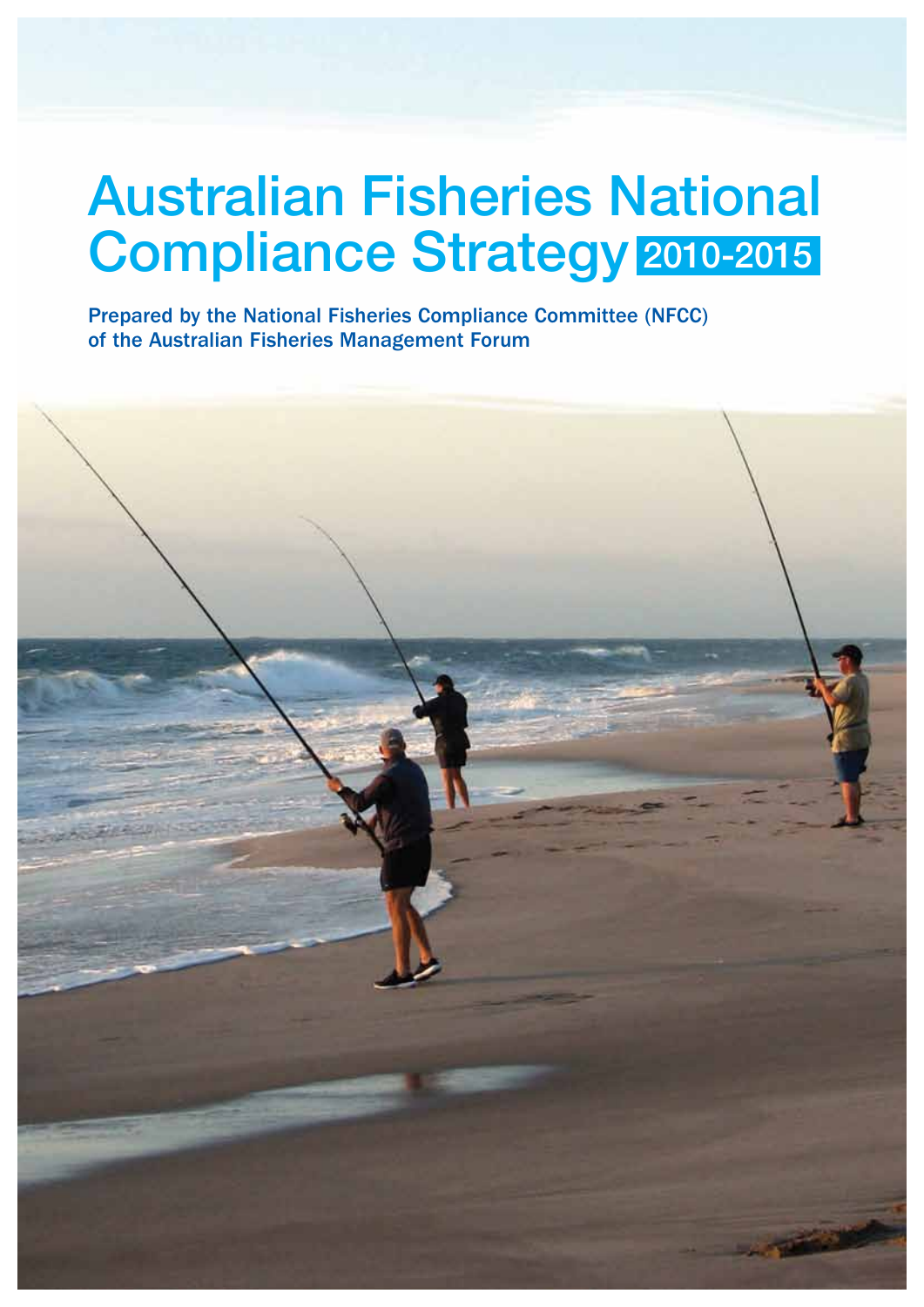# **Introduction**

Australia's fisheries are a valuable natural resource. They are accessed by, and important to, sectors with diverse interests – commercial (wild catch and aquaculture), recreational, Indigenous and conservation – and they require careful and considered management.

In 2007/08, commercial fisheries production in Australia was valued at over \$2billion. Aquaculture production was valued at over \$800million. The recreational and charter fishing sectors also make a significant contribution to the economy and lifestyle of many Australians and visitors.

Commercial fisheries have value through the production chain – fishers, processors, marketers and consumers – whilst recreational and Indigenous fishers value the lifestyle and community/cultural benefits and quality experiences obtained from fishing and related activities.

There is a high level of community expectation that our fishery resources will be maintained at sustainable levels and that aquatic habitats will be protected. Above all, the community wants to be assured that incentives for illegal activity are minimised. The Commonwealth, States and Territories have legislated to this effect.

Successful fisheries management depends heavily on achieving optimal compliance. This is almost always achieved when there is close and ongoing cooperation between fishers and compliance agencies, a high level of awareness and understanding about management techniques, and perhaps most importantly, a sense of shared responsibility and stewardship for the sustainability of marine resources.

This document outlines the strategic objectives that Australian fisheries agencies will pursue to promote voluntary compliance and create effective deterrents to illegal fishing activity. It outlines the principles that agencies under the umbrella of the National Fisheries Compliance Committee (NFCC) will use when planning the delivery of cost-effective and efficient fisheries compliance programs. It also acknowledges the need to complement Australia's National Plan of Action against Illegal Unreported and Unregulated fishing (IUU).

At the same time, it acknowledges that differences in legislation, policy and management apply across Commonwealth, State and Territory fisheries and recognises their varied nature and location.

At the heart of the Strategy is the need to achieve collective responsibility and stewardship among stakeholder groups (commercial, recreational and Indigenous fishing sectors) and the community generally.

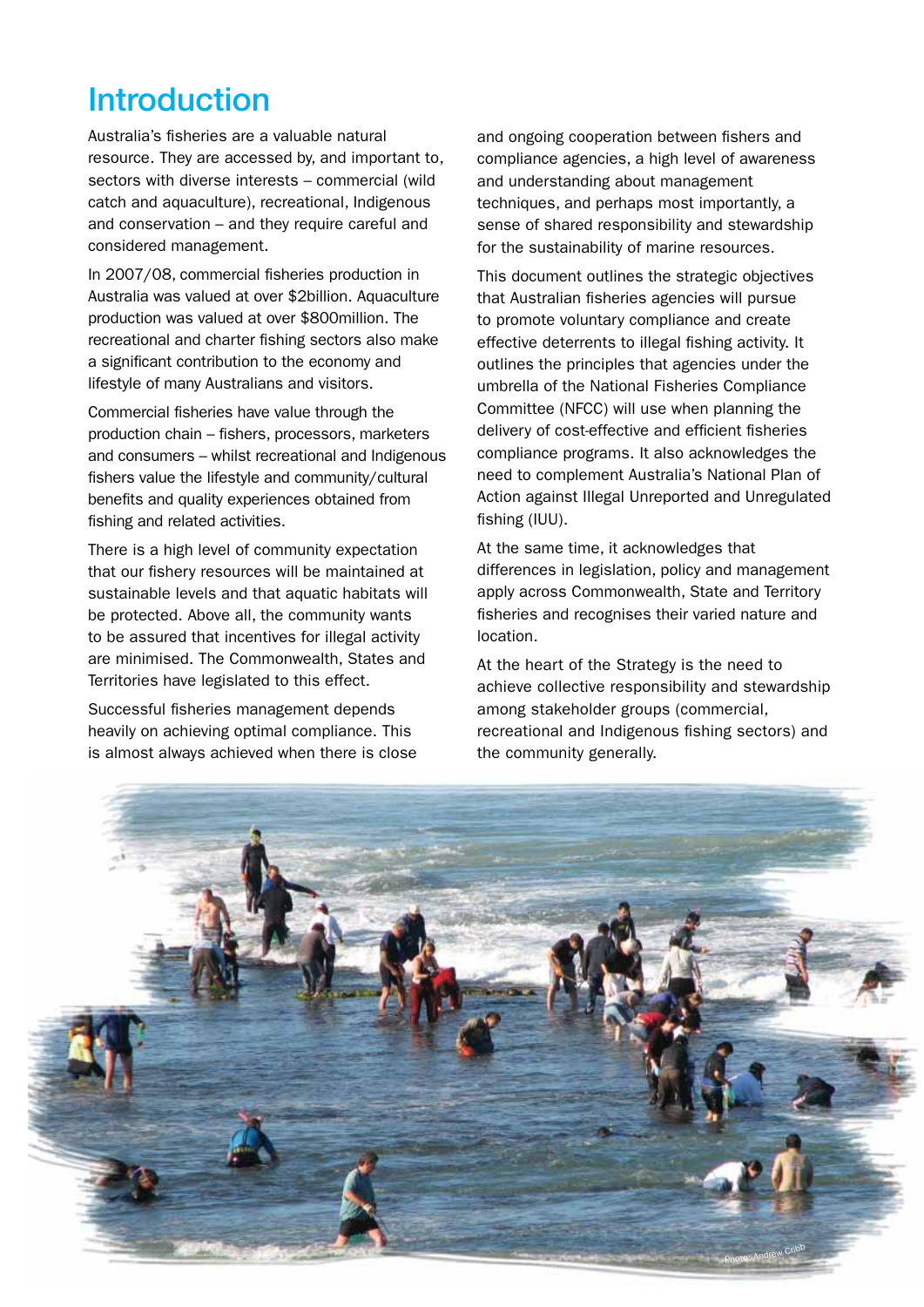

# **Mission**

*The Optimal Level of Compliance* 

*'…is that which holds the level of non-compliance at an acceptable level, which can be maintained at a reasonable cost while not compromising the integrity and sustainability of the resource'.* 

This is underpinned by the following strategic objectives:

- Maintaining productive working relationships with stakeholders and developing a partnership approach to fisheries management where possible.
- Pursuing cooperation with fisheries stakeholders to develop and implement fisheries policies and laws that identify potential risks and strategies to lessen them.
- Pursuing cooperation across jurisdictions to form effective alliances between related agencies.
- Integrating compliance strategies into fishery management arrangements at the initial planning stage.
- Combatting opportunistic as well as organised criminal involvement in fisheries.
- Ensuring that fisheries laws are administered and enforced fairly, reasonably and cost effectively for both fishers and compliance agencies.
- Maintaining the safety, effectiveness and integrity of fisheries compliance officers through training, effective policies and procedures, and accountable decision-making.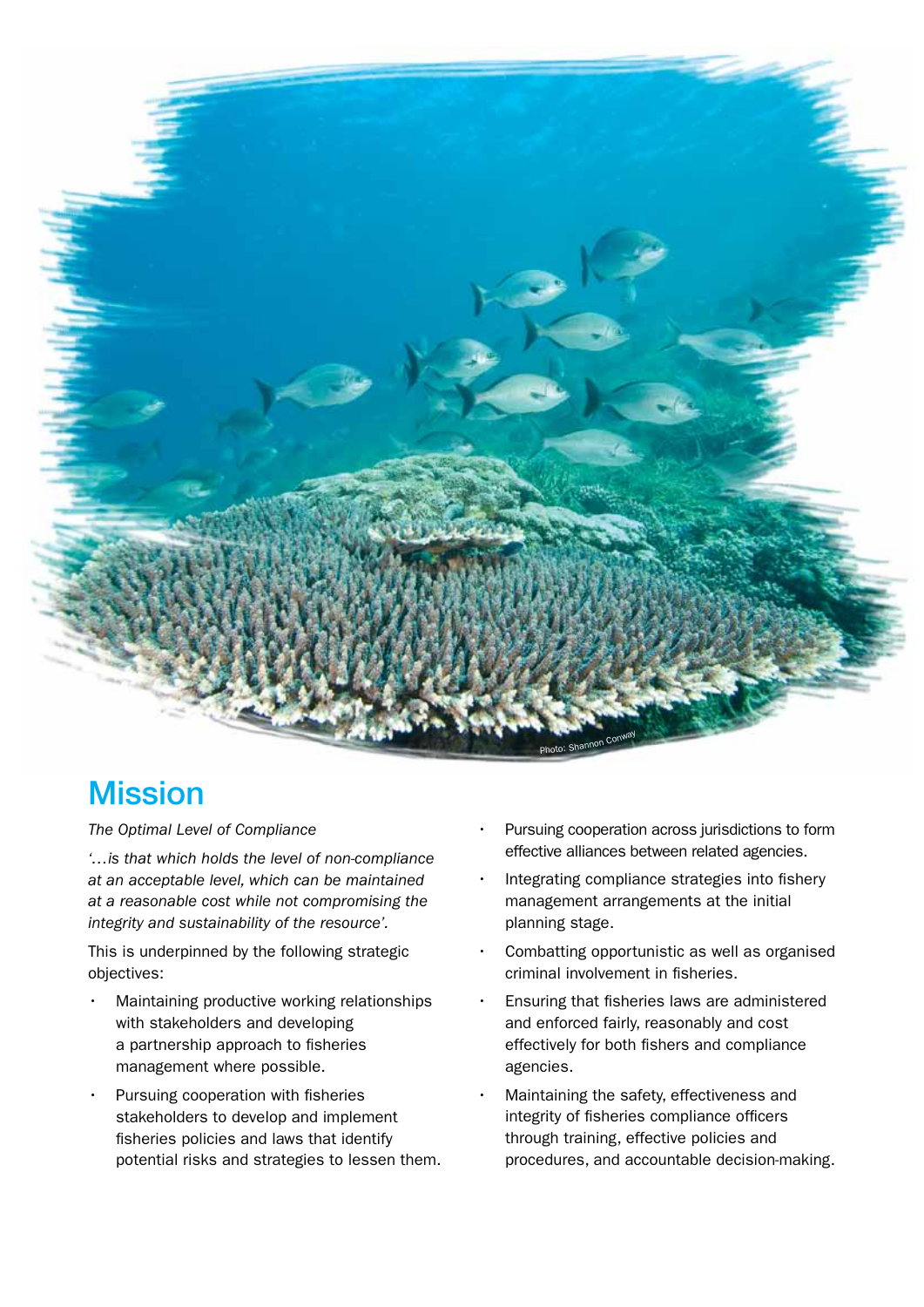# The Operating Environment

The management of most Australian fisheries is widely regarded as among the most precautionary and progressive in the world. However, significant challenges remain for compliance agencies and stakeholders alike. These include the risk of overfishing, increased involvement of organised crime in illegal fishing, growing complexity of management arrangements and constraints on compliance resources.

Some Australian commercial fisheries have significant over-capitalisation and over-capacity, resulting in economic inefficiency and reduced profitability. In the past, this has resulted in increased fishing effort and inevitably a depletion of fish stocks. Some fishers, in an effort to remain viable, contemplate breaking fisheries laws, necessitating close monitoring and surveillance by fisheries compliance officers.

Other forms of non-compliance which are prevalent and need to be dealt with include taking fish for sale without a licence, exceeding commercial and recreational entitlements, receiving and marketing product taken illegally. The emergence of organised criminal activity in some fisheries is of particular concern.

Australia's system of governance, whereby the States/Northern Territory have responsibility for certain fisheries and the Commonwealth for others, means that there are sometimes significant differences in legislation, policy and fisheries management arrangements from one jurisdiction to another. The physical size and geography of jurisdictions and variations in weather and geographic conditions also results in differing compliance strategies and deployment of resources.

There is also a need to consider the activities of recreational, Indigenous and aquaculture operators, and other users of our fisheries resources, who inevitably have a different set of rules to comply with and who present their own compliance challenges.

With cost recovery and heightened accountability, agencies responsible for fisheries compliance are increasingly being required to justify expenditure and quantify outcomes. As management arrangements continue to evolve, there is a need for an appropriate mix of training and skills, for liaison with stakeholders, and for planning and executing fisheries compliance programs.

The factors outlined above present significant challenges to governments and fisheries agencies. Other issues which influence the operating environment include:

- Strong community expectation that our fisheries resources will be wisely used and protected.
- Increased expectations among stakeholders to be consulted about matters impacting on their livelihoods and interests and to participate in the development of rules and regulations which govern fishery resources.
- The critical need for the recruitment. selection, training and retention of skilled staff together with a commitment to building their capacity and capability.
- The need for comprehensive education, advisory and extension initiatives as integral components of successful compliance programs.

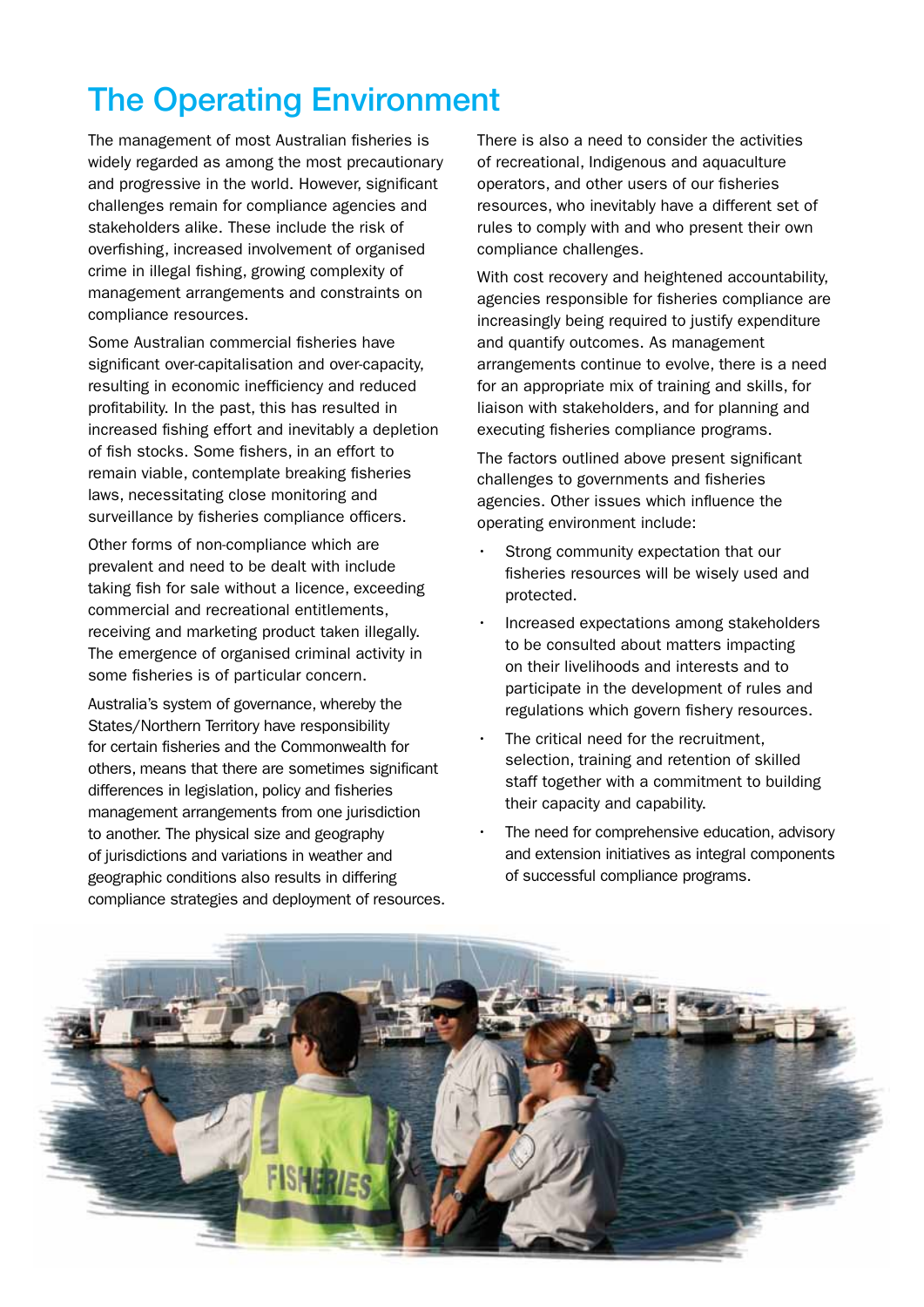# Compliance Values and Behaviours

The agencies responsible for this Strategy are committed to six core values.

#### *Value 1 Relationships and people*

Develop collaborative relationships both internally and externally, built on trust and credibility.

#### *Value 2 Working in teams*

Share information and knowledge through superior systems, strategic alliances, teamwork, networking and analysis.

## *Value 3 Achieving results*

Create an environment that encourages and recognises contribution, commitment and

dedication to the achievement of the strategies outlined in this document.

### *Value 4 Leadership*

Provide effective leadership, direction and policy advice together with the ability to:

- plan and set priorities,
- manage staff and resources efficiently,
- establish genuine partnerships with community and key stakeholder groups,
- achieve a high standard of service delivery, and
- maintain honesty and integrity as key principles in relationships.



### *Value 5 Credibility and Accountability*

Employ practices that ensure independence and objectivity in compliance measures, and report on achievements and outcomes.

## *Value 6 Safety and security*

A commitment to sound occupational health and safety practices.

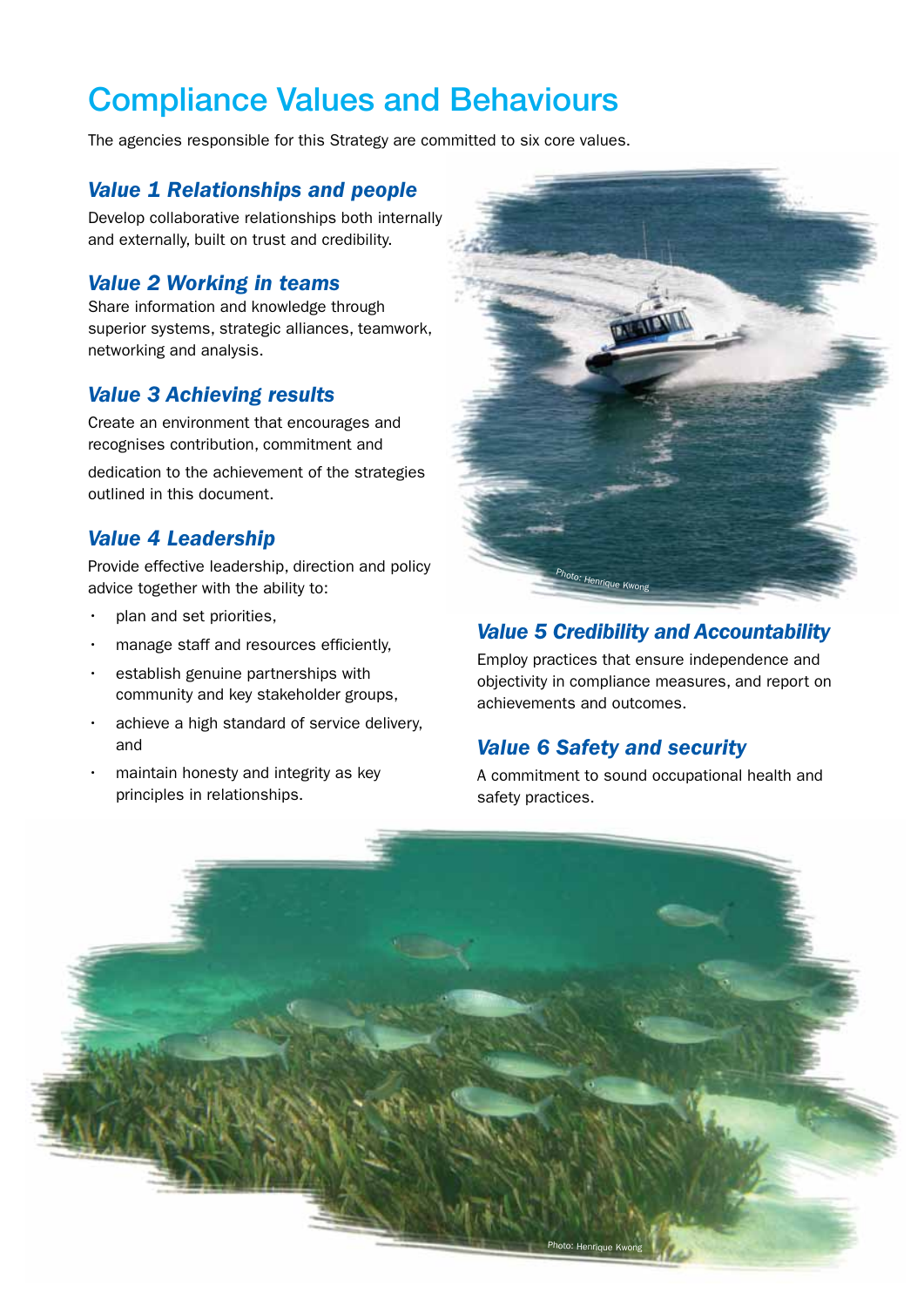# **Strategies**

# *Strategy 1 Maximising Voluntary Compliance*

- 1.1 Develop a strategic framework for 'voluntary compliance'
	- 1.1.1 Define 'voluntary compliance' and its role in fisheries compliance (compared to 'deterrence').
	- 1.1.2 Determine the key elements of effective voluntary compliance, targets, possible tools (e.g. practice change), communication and roles and responsibilities in voluntary compliance, and its suitability for Australia.

#### 1.2 Develop models to provide for stakeholder engagement in compliance planning and outcomes

- 1.2.1 Scope the range of models available [noting the continuum from 'soft' involvement through to co-management].
- 1.2.2 Develop a case study to demonstrate one model of stakeholder engagement in the process of compliance planning.

#### 1.3 Demonstrate benefits of fisheries and broader environmental management to the community

- 1.3.1 Use of positive messages to assist in educating and informing the community.
- 1.3.2 Quantify social and economic benefits of fisheries and environmental management.
- 1.3.3 Marketing of results to the community.

## *Strategy 2 Effective Deterrence*

- 2.1 Ensure common understanding of the concept of 'deterrence' and its role in compliance
	- 2.1.1 Define 'deterrence' and its key elements (compared to 'voluntary compliance') and document for use by all jurisdictions.
	- 2.2.2 Model one or more 'sample' fisheries to determine the socio/ economic benefits of effective deterrence [i.e. the loss to the offender versus the gain to the community].

#### 2.2 Deliver the optimal mix of compliance functions appropriate for each fishery or sector

- 2.2.1 Continue use of formal risk assessment framework and encourage use across all jurisdictions.
- 2.2.2 Encourage a fishery team approach encompassing research, management and compliance expertise across individual fisheries.
- 2.2.3 Develop a model 'toolkit' for effective deterrence (e.g. legislative deterrence matched to severity and frequency crime, forfeiture of assets, proceeds etc).

#### 2.3 Minimise organised criminal involvement in the fisheries sector

2.3.1 Implement recommendations, as relevant, in response to Crime in Fisheries report.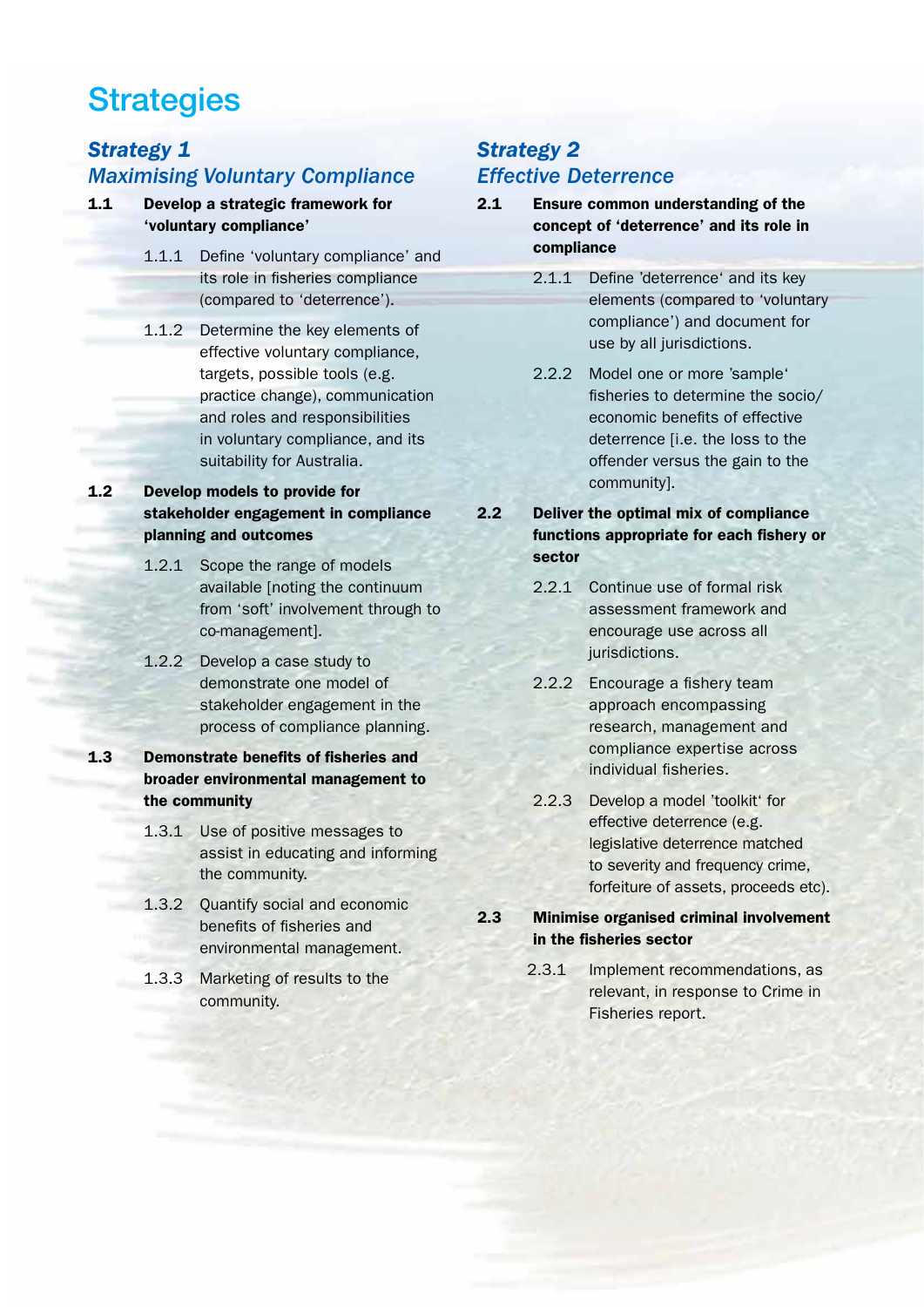## *Strategy 3 Organisational capacity and capability*

#### 3.1 Position fisheries compliance in the fisheries management process

- 3.1.1 Demonstrate the mutual interdependence of fisheries compliance with fisheries research and fisheries management (i.e. the 'value add').
- 3.1.2 Seek formal endorsement across all jurisdictions of the role and need for fisheries compliance expertise to be an equal participant in the broader fisheries management process.

#### 3.2 Develop strategic capacity to respond and adapt to changing circumstances

- 3.2.1 Determine key elements of a responsive, adaptable compliance function including identification of compliance components, specialist units and expertise (e.g. intelligence), compliance infrastructure and assets (e.g. vessels).
- 3.2.2 Promote the responsibility of all government officers in ensuring fisheries compliance and contributing to compliance outputs (e.g. intelligence).
- 3.2.3 Continue development of a national network of compliance leaders to ensure a strategic approach to compliance (through NFCC and its sub-committees).
- 3.2.4 Develop a compliance resource allocation model with a view to implementation across jurisdictions and as a complementary tool for compliance risk assessments.
- 3.2.5 Continue use of advanced technologies and methodologies to support the compliance function.

#### 3.3 Ensure a skilled, knowledgeable and diverse workforce

- 3.3.1 Monitor skill change requirements for compliance officers and implement by way of national training framework (via NFCC).
- 3.3.2 Encourage the sharing of compliance resources across and between jurisdictions to respond to specialist compliance needs.
- 3.4 Ensure strong, robust policies and processes to support an effective and sustainable compliance function.
	- 3.4.1 Identify means to reduce complexity and streamlining of legislation.
	- 3.4.2 Continue investments in workplace health and safety.
	- 3.4.3 Review workplace practices to optimise compliance investments and outcomes.
	- 3.4.4 Identify mechanisms to more appropriately monitor, measure and report on compliance effectiveness and outcomes.